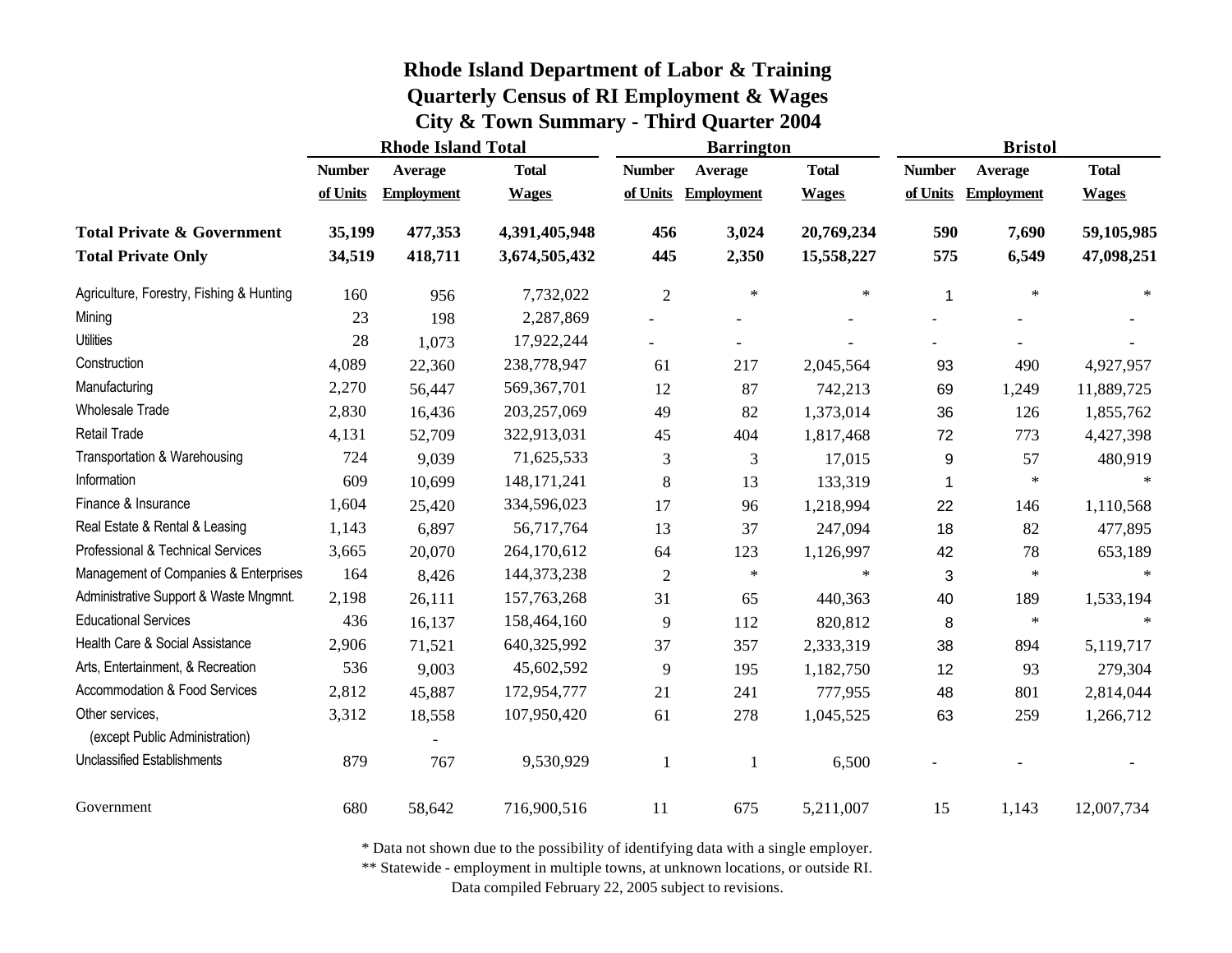|                                                   | <b>Burrillville</b> |                   |              | <b>Central Falls</b> |                   | <b>Charlestown</b> |                |                   |              |
|---------------------------------------------------|---------------------|-------------------|--------------|----------------------|-------------------|--------------------|----------------|-------------------|--------------|
|                                                   | <b>Number</b>       | Average           | <b>Total</b> | <b>Number</b>        | Average           | <b>Total</b>       | <b>Number</b>  | Average           | <b>Total</b> |
|                                                   | of Units            | <b>Employment</b> | <b>Wages</b> | of Units             | <b>Employment</b> | <b>Wages</b>       | of Units       | <b>Employment</b> | <b>Wages</b> |
| <b>Total Private &amp; Government</b>             | 304                 | 2,936             | 22,096,015   | 268                  | 3,321             | 25,674,633         | 250            | 1,842             | 14,479,142   |
| <b>Total Private Only</b>                         | 290                 | 2,375             | 16,416,972   | 258                  | 2,576             | 17,813,795         | 237            | 1,618             | 12,433,307   |
| Agriculture, Forestry, Fishing & Hunting          | $\overline{2}$      | $\ast$            | $\ast$       |                      |                   |                    | 1              | $\ast$            | $\ast$       |
| Mining                                            |                     |                   |              |                      |                   |                    | $\mathbf{1}$   | $\ast$            |              |
| Utilities                                         | $\mathfrak{2}$      | 55                | 772,481      |                      |                   |                    |                |                   |              |
| Construction                                      | 70                  | 234               | 2,197,171    | 33                   | 191               | 1,871,101          | 62             | 224               | 2,286,486    |
| Manufacturing                                     | 17                  | 524               | 5,485,533    | 42                   | 840               | 7,163,437          | 6              | 393               | 3,781,361    |
| <b>Wholesale Trade</b>                            | 25                  | 53                | 615,935      | 9                    | 111               | 1,106,214          | 12             | 36                | 484,041      |
| <b>Retail Trade</b>                               | 17                  | 167               | 699,110      | 37                   | 273               | 1,403,626          | 24             | 199               | 1,189,330    |
| Transportation & Warehousing                      | 3                   | 12                | 119,382      | 7                    | 56                | 187,289            | 6              | $\ast$            | $\ast$       |
| Information                                       | 6                   | 21                | 143,210      |                      |                   |                    | 4              | 16                | 60,067       |
| Finance & Insurance                               | 6                   | 35                | 310,675      | 11                   | 119               | 881,318            | 5              | 30                | 318,155      |
| Real Estate & Rental & Leasing                    | 9                   | 22                | 126,721      | 10                   | 52                | 319,352            | 12             | 27                | 312,374      |
| Professional & Technical Services                 | 23                  | 53                | 567,148      | 5                    | 8                 | 92,613             | 25             | 42                | 536,613      |
| Management of Companies & Enterprises             | $\overline{2}$      | $\ast$            | $\ast$       |                      |                   |                    |                |                   |              |
| Administrative Support & Waste Mngmnt.            | 10                  | 26                | 177,788      | 12                   | 297               | 1,781,270          | 19             | 67                | 500,127      |
| <b>Educational Services</b>                       | 4                   | $\ast$            | $\ast$       | $\mathbf{1}$         | $\ast$            | $\ast$             | $\overline{a}$ |                   |              |
| Health Care & Social Assistance                   | 19                  | 481               | 2,677,259    | 17                   | 227               | 1,422,202          | 17             | 155               | 1,238,793    |
| Arts, Entertainment, & Recreation                 | 8                   | 102               | 284,197      | $\overline{2}$       | $\ast$            | $\ast$             | 6              | 10                | 30,688       |
| Accommodation & Food Services                     | 27                  | 433               | 1,410,447    | 39                   | 280               | 852,959            | 20             | 298               | 1,187,259    |
| Other services,<br>(except Public Administration) | 40                  | 125               | 653,708      | 31                   | 115               | 651,240            | 17             | 35                | 166,945      |
| <b>Unclassified Establishments</b>                |                     |                   |              | $\overline{2}$       |                   |                    |                |                   |              |
| Government                                        | 14                  | 560               | 5,679,043    | 10                   | 744               | 7,860,838          | 13             | 222               | 2,045,835    |

\* Data not shown due to the possibility of identifying data with a single employer.

\*\* Statewide - employment in multiple towns, at unknown locations, or outside RI.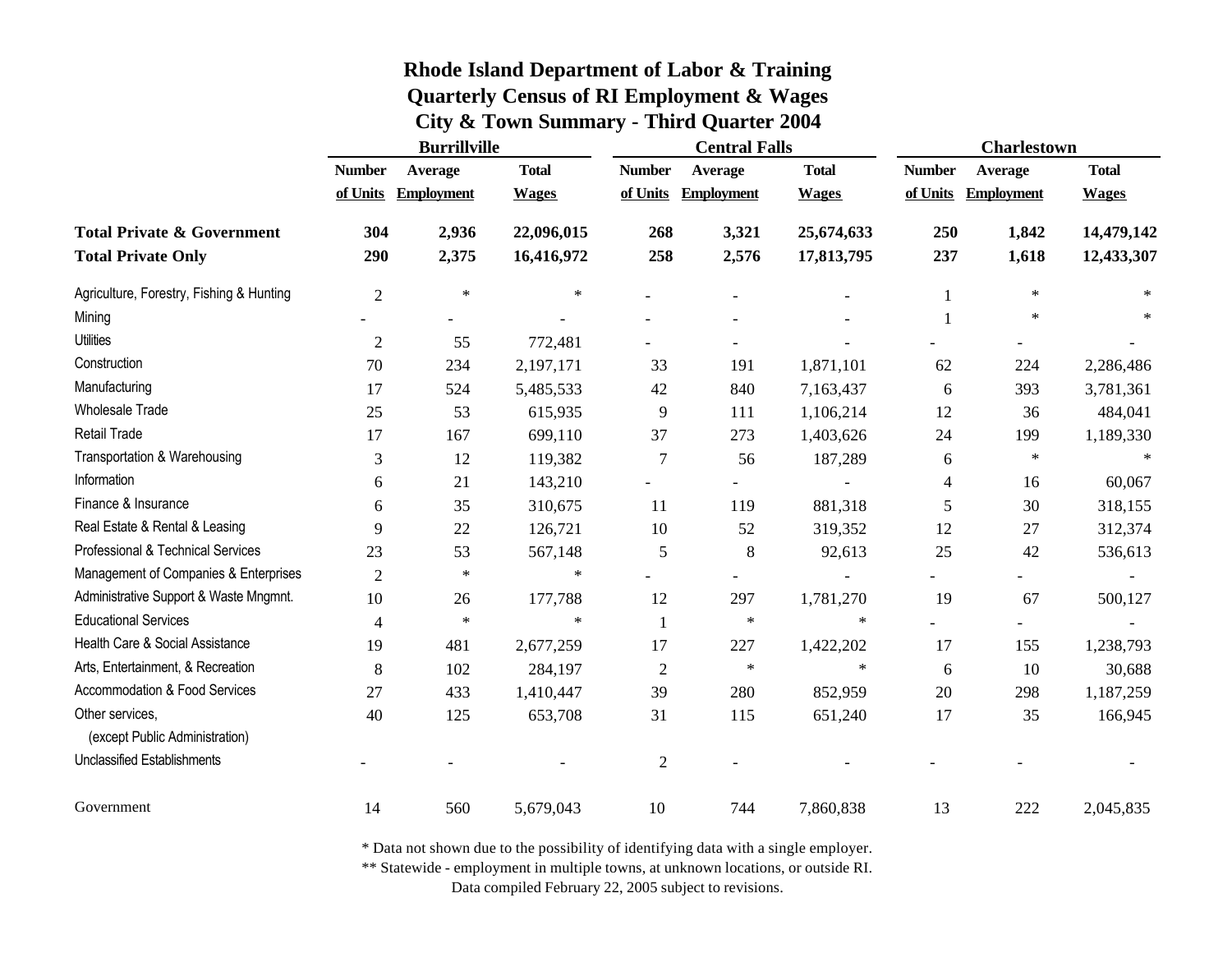|                                                   | Coventry       |                     |              | <b>Cranston</b>  |                   | <b>Cumberland</b> |                          |                   |              |
|---------------------------------------------------|----------------|---------------------|--------------|------------------|-------------------|-------------------|--------------------------|-------------------|--------------|
|                                                   | <b>Number</b>  | Average             | <b>Total</b> | <b>Number</b>    | Average           | <b>Total</b>      | <b>Number</b>            | <b>Average</b>    | <b>Total</b> |
|                                                   |                | of Units Employment | <b>Wages</b> | of Units         | <b>Employment</b> | <b>Wages</b>      | of Units                 | <b>Employment</b> | <b>Wages</b> |
| <b>Total Private &amp; Government</b>             | 717            | 7,777               | 57,065,742   | 2,479            | 35,971            | 328,598,698       | 824                      | 9,039             | 69,643,549   |
| <b>Total Private Only</b>                         | 697            | 6,388               | 45,020,380   | 2,459            | 29,789            | 241,382,196       | 808                      | 7,511             | 57,569,929   |
| Agriculture, Forestry, Fishing & Hunting          | $\overline{2}$ | $\ast$              | $\ast$       | $\boldsymbol{7}$ | 33                | 228,988           | $\overline{\phantom{0}}$ |                   |              |
| Mining                                            |                |                     |              | $\overline{2}$   | $\ast$            | $\star$           | $\mathbf{1}$             | $\star$           | $\ast$       |
| <b>Utilities</b>                                  |                |                     |              |                  |                   |                   |                          |                   |              |
| Construction                                      | 146            | 740                 | 6,528,076    | 299              | 1,908             | 20,188,572        | 129                      | 839               | 9,083,527    |
| Manufacturing                                     | 50             | 862                 | 10,310,263   | 210              | 4,932             | 48,993,482        | 46                       | 1,714             | 14,639,151   |
| <b>Wholesale Trade</b>                            | 51             | 264                 | 2,385,398    | 205              | 1,742             | 20,542,678        | 85                       | 388               | 5,044,385    |
| <b>Retail Trade</b>                               | 86             | 1,339               | 8,311,799    | 306              | 4,301             | 25,162,893        | 84                       | 1,057             | 5,595,824    |
| Transportation & Warehousing                      | 17             | 130                 | 843,212      | 56               | 753               | 7,567,876         | 20                       | 398               | 3,864,384    |
| Information                                       | $\overline{4}$ | 17                  | 150,952      | 32               | 1,418             | 17,674,667        | 14                       | $\ast$            |              |
| Finance & Insurance                               | 22             | 119                 | 871,562      | 139              | 1,328             | 14,975,121        | 36                       | 212               | 2,128,563    |
| Real Estate & Rental & Leasing                    | 19             | 54                  | 389,799      | 78               | 603               | 4,729,117         | 33                       | 115               | 811,369      |
| Professional & Technical Services                 | 63             | 194                 | 1,840,938    | 233              | 1,281             | 13,632,605        | $80\,$                   | 245               | 2,547,059    |
| Management of Companies & Enterprises             | 4              | 57                  | 590,963      | 16               | 476               | 5,467,396         | $\mathfrak{2}$           | $\ast$            |              |
| Administrative Support & Waste Mngmnt.            | 49             | 228                 | 1,528,205    | 161              | 2,498             | 13,334,985        | 51                       | 245               | 1,870,500    |
| <b>Educational Services</b>                       | 8              | 92                  | 432,034      | 31               | 372               | 2,006,873         | $\tau$                   | 86                | 412,092      |
| Health Care & Social Assistance                   | 39             | 875                 | 5,608,704    | 249              | 3,467             | 26,222,675        | 68                       | 1,076             | 7,424,891    |
| Arts, Entertainment, & Recreation                 | $\overline{4}$ | 30                  | 137,041      | 20               | 341               | 1,481,959         | 11                       | 82                | 331,922      |
| Accommodation & Food Services                     | 61             | 1,056               | 3,021,773    | 159              | 2,776             | 9,597,440         | 52                       | 663               | 1,753,020    |
| Other services,<br>(except Public Administration) | 70             | 320                 | 2,021,236    | 247              | 1,551             | 9,478,184         | 88                       | 322               | 1,529,910    |
| <b>Unclassified Establishments</b>                | $\overline{2}$ | $\ast$              | $\ast$       | 9                | $\ast$            | $\ast$            | $\mathbf{1}$             | $\mathbf{1}$      | 16,777       |
| Government                                        | 20             | 1,389               | 12,045,362   | 20               | 6,187             | 87,216,502        | 16                       | 1,526             | 12,073,620   |

\* Data not shown due to the possibility of identifying data with a single employer.

\*\* Statewide - employment in multiple towns, at unknown locations, or outside RI.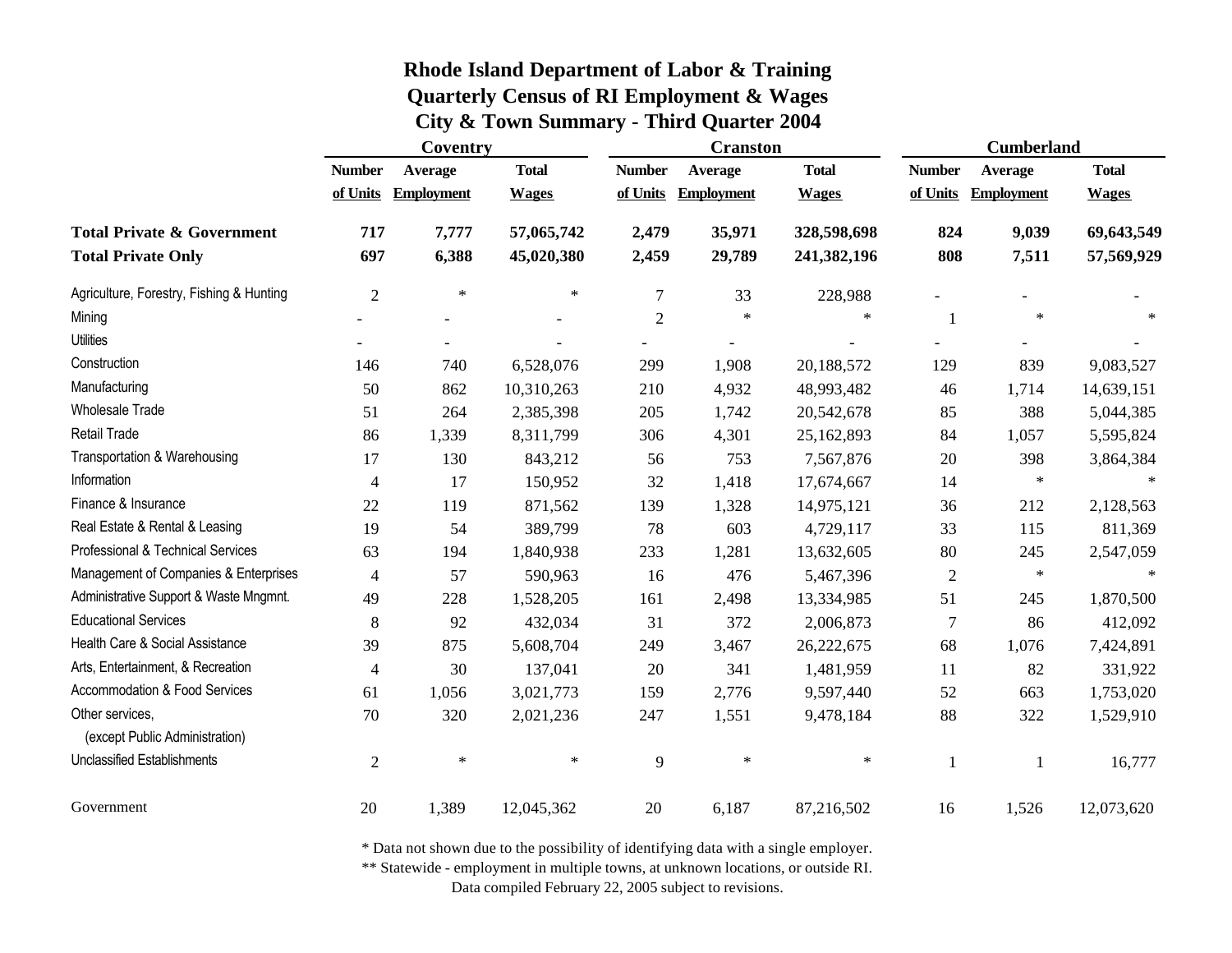|                                          | <b>East Greenwich</b> |                   |              | <b>East Providence</b> |                   | <b>Exeter</b> |                |                   |              |
|------------------------------------------|-----------------------|-------------------|--------------|------------------------|-------------------|---------------|----------------|-------------------|--------------|
|                                          | <b>Number</b>         | Average           | <b>Total</b> | <b>Number</b>          | Average           | <b>Total</b>  | <b>Number</b>  | Average           | <b>Total</b> |
|                                          | of Units              | <b>Employment</b> | <b>Wages</b> | of Units               | <b>Employment</b> | <b>Wages</b>  | of Units       | <b>Employment</b> | <b>Wages</b> |
| <b>Total Private &amp; Government</b>    | 714                   | 7,507             | 67,302,401   | 1,488                  | 21,786            | 198, 815, 264 | 156            | 1,063             | 7,233,345    |
| <b>Total Private Only</b>                | 700                   | 6,768             | 60,344,629   | 1,468                  | 20,162            | 180,303,143   | 151            | 977               | 6,457,455    |
| Agriculture, Forestry, Fishing & Hunting | 1                     | $\ast$            | $\ast$       |                        |                   |               | 6              | 107               | 463,140      |
| Mining                                   |                       |                   |              |                        |                   |               |                |                   |              |
| <b>Utilities</b>                         |                       |                   |              |                        |                   |               |                |                   |              |
| Construction                             | 53                    | 334               | 3,736,535    | 215                    | 1,231             | 16,091,752    | 28             | 108               | 890,209      |
| Manufacturing                            | 27                    | 1,253             | 16,194,729   | 125                    | 3,075             | 31,559,795    | 10             | 148               | 1,402,680    |
| <b>Wholesale Trade</b>                   | 85                    | 436               | 6,999,342    | 123                    | 1,598             | 18,092,738    | 9              | 61                | 474,221      |
| Retail Trade                             | 77                    | 759               | 6,011,556    | 146                    | 2,224             | 15,370,858    | 15             | 84                | 486,819      |
| Transportation & Warehousing             | 6                     | 85                | 650,052      | 28                     | 117               | 909,594       | 5              | $\ast$            | $\ast$       |
| Information                              | 22                    | 48                | 648,922      | 28                     | 585               | 8,618,626     |                | $\ast$            |              |
| Finance & Insurance                      | 48                    | 504               | 6,362,014    | 103                    | 2,513             | 27,292,802    |                | $\ast$            | $\ast$       |
| Real Estate & Rental & Leasing           | 28                    | 92                | 619,100      | 47                     | 239               | 1,957,160     | 7              | 7                 | 91,417       |
| Professional & Technical Services        | 96                    | 357               | 3,827,060    | 149                    | 1,158             | 12,912,908    | 15             | 46                | 709,688      |
| Management of Companies & Enterprises    | $\overline{c}$        | $\ast$            | $\ast$       | 4                      | 82                | 588,414       |                |                   |              |
| Administrative Support & Waste Mngmnt.   | 39                    | 144               | 1,110,851    | 92                     | 695               | 4,467,203     | 16             | 44                | 309,042      |
| <b>Educational Services</b>              | 18                    | 185               | 1,191,375    | 15                     | 570               | 4,775,937     | $\overline{2}$ | $\ast$            | $\star$      |
| Health Care & Social Assistance          | 77                    | 1,200             | 7,220,223    | 132                    | 3,333             | 26,064,413    | 10             | 102               | 630,879      |
| Arts, Entertainment, & Recreation        | 14                    | 120               | 597,912      | 22                     | 546               | 2,090,807     | $\overline{4}$ | 50                | 245,530      |
| Accommodation & Food Services            | 45                    | 932               | 3,382,161    | 101                    | 1,525             | 4,923,771     | 10             | 135               | 350,705      |
| Other services,                          | 62                    | 272               | 1,342,205    | 136                    | 668               | 4,577,755     | 12             | 39                | 142,917      |
| (except Public Administration)           |                       |                   |              |                        |                   |               |                |                   |              |
| <b>Unclassified Establishments</b>       |                       |                   |              | $\overline{c}$         | 3                 | 8,610         |                |                   |              |
| Government                               | 14                    | 736               | 6,957,772    | $20\,$                 | 1,625             | 18,512,121    | 5              | 88                | 775,890      |

\* Data not shown due to the possibility of identifying data with a single employer.

\*\* Statewide - employment in multiple towns, at unknown locations, or outside RI.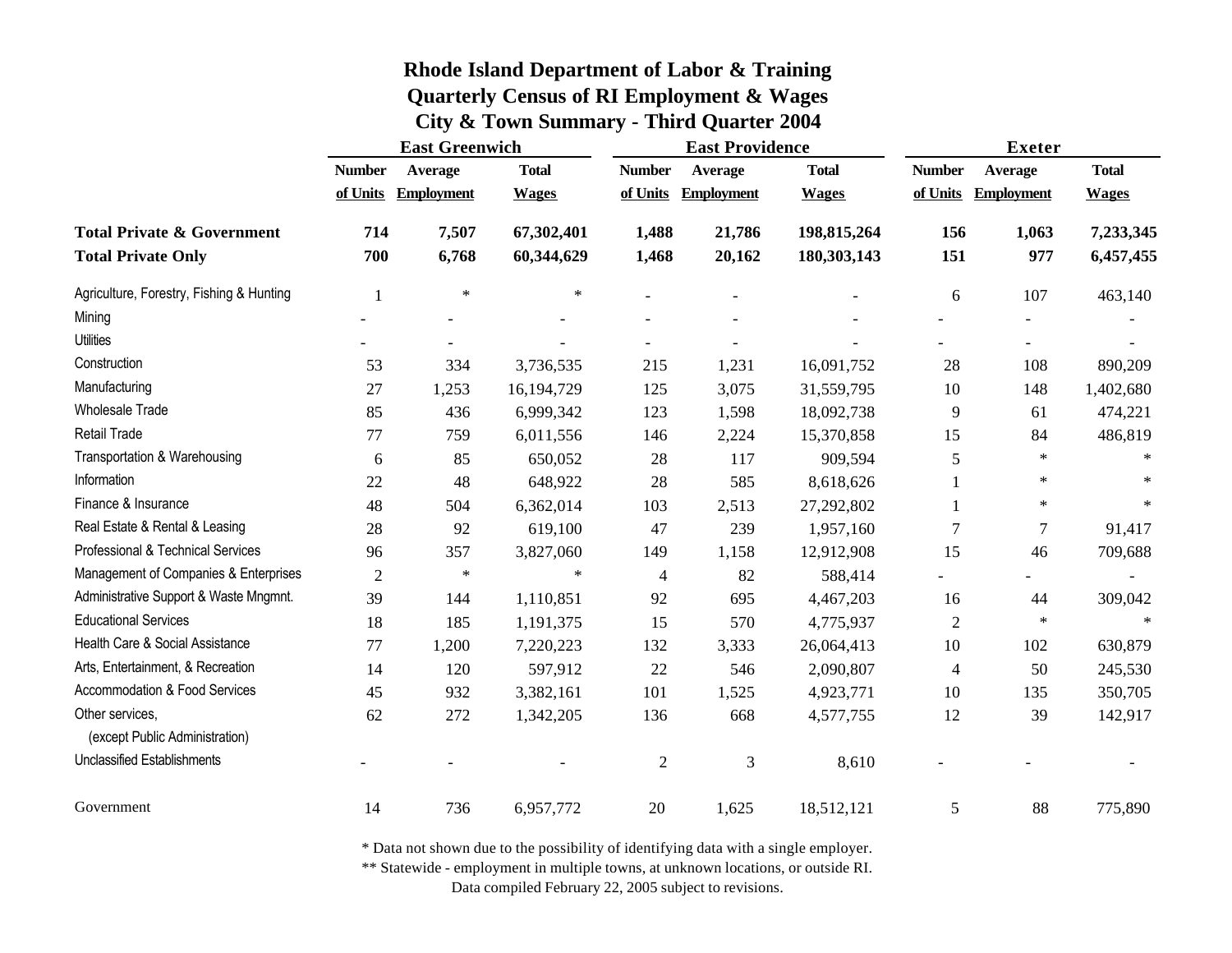|                                          | Foster         |                   |              | Glocester      |                   | Hopkinton    |                |                   |              |
|------------------------------------------|----------------|-------------------|--------------|----------------|-------------------|--------------|----------------|-------------------|--------------|
|                                          | <b>Number</b>  | Average           | <b>Total</b> | <b>Number</b>  | Average           | <b>Total</b> | <b>Number</b>  | <b>Average</b>    | <b>Total</b> |
|                                          | of Units       | <b>Employment</b> | <b>Wages</b> | of Units       | <b>Employment</b> | <b>Wages</b> | of Units       | <b>Employment</b> | <b>Wages</b> |
| <b>Total Private &amp; Government</b>    | 103            | 508               | 3,227,076    | 203            | 1,409             | 10,116,572   | 194            | 1,339             | 9,648,400    |
| <b>Total Private Only</b>                | 97             | 391               | 2,062,605    | 188            | 1,109             | 6,967,255    | 184            | 1,241             | 8,758,925    |
| Agriculture, Forestry, Fishing & Hunting | 6              | 23                | 86,752       | $\overline{2}$ | $\ast$            | $\ast$       | 5              | 14                | 68,883       |
| Mining                                   |                |                   |              |                | $\ast$            | $\ast$       |                | $\star$           | $\star$      |
| <b>Utilities</b>                         |                |                   |              | 1              | $\ast$            | $\ast$       |                |                   |              |
| Construction                             | 24             | 60                | 458,333      | 49             | 129               | 990,382      | 52             | 166               | 1,417,152    |
| Manufacturing                            | $\overline{4}$ | 12                | 77,947       | 5              | 29                | 219,205      | 16             | 375               | 3,443,437    |
| <b>Wholesale Trade</b>                   | 8              | 18                | 108,559      | 7              | 9                 | 100,604      | $\overline{7}$ | 13                | 213,121      |
| Retail Trade                             | 6              | 13                | 53,830       | 23             | 203               | 1,005,196    | 20             | 106               | 485,219      |
| Transportation & Warehousing             | 4              | 24                | 60,590       | 10             | 63                | 537,796      | 3              | $\ast$            | $\star$      |
| Information                              | 3              | 10                | 44,952       | 5              | 21                | 113,059      | 4              | 13                | 59,113       |
| Finance & Insurance                      |                | $\ast$            | $\star$      | 7              | 27                | 318,475      | 3              | $\overline{2}$    | 9,012        |
| Real Estate & Rental & Leasing           |                | $\ast$            | $\star$      | 3              | $\ast$            | $\ast$       | 6              | 12                | 124,903      |
| Professional & Technical Services        | 11             | 18                | 198,028      | 8              | 11                | 59,649       | 9              | 25                | 492,745      |
| Management of Companies & Enterprises    |                |                   |              |                |                   |              |                |                   |              |
| Administrative Support & Waste Mngmnt.   | 9              | 24                | 138,737      | 16             | 63                | 516,740      | 10             | 29                | 163,046      |
| <b>Educational Services</b>              |                |                   |              | 1              | $\ast$            | $\ast$       | $\mathbf{1}$   | $\ast$            | $\ast$       |
| Health Care & Social Assistance          | 5              | 56                | 370,865      | 11             | 277               | 2,049,115    | 15             | 179               | 1,052,871    |
| Arts, Entertainment, & Recreation        | $\mathfrak{2}$ | $\ast$            | $\star$      | $\mathfrak{2}$ | $\ast$            | $\ast$       | $\overline{7}$ | 103               | 314,565      |
| Accommodation & Food Services            | $\,8\,$        | 48                | 130,426      | 19             | 202               | 613,996      | 11             | 74                | 225,091      |
| Other services,                          | 4              | 7                 | 24,708       | 17             | 43                | 229,575      | 12             | 100               | 446,795      |
| (except Public Administration)           |                |                   |              |                |                   |              |                |                   |              |
| <b>Unclassified Establishments</b>       | 1              | 3                 | 40,024       | 1              | $\mathfrak{2}$    | 5,388        | $\mathfrak{2}$ |                   | 5,868        |
| Government                               | 6              | 117               | 1,164,471    | 15             | 300               | 3,149,317    | 10             | 98                | 889,475      |

\* Data not shown due to the possibility of identifying data with a single employer.

\*\* Statewide - employment in multiple towns, at unknown locations, or outside RI.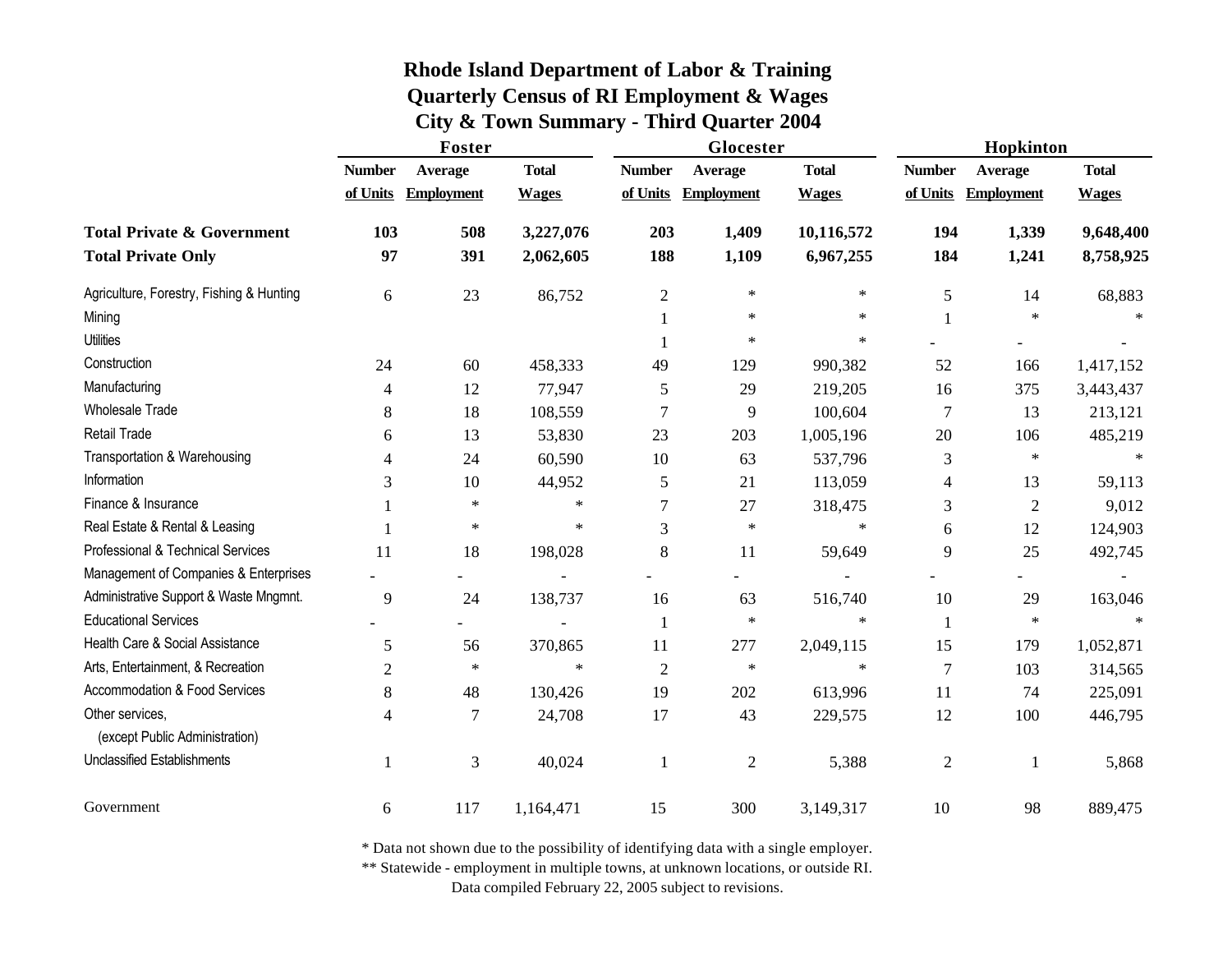|                                                   | <b>Jamestown</b> |                     |              | <b>Johnston</b> |                   | Lincoln      |                |                   |              |
|---------------------------------------------------|------------------|---------------------|--------------|-----------------|-------------------|--------------|----------------|-------------------|--------------|
|                                                   | <b>Number</b>    | Average             | <b>Total</b> | <b>Number</b>   | Average           | <b>Total</b> | <b>Number</b>  | Average           | <b>Total</b> |
|                                                   |                  | of Units Employment | <b>Wages</b> | of Units        | <b>Employment</b> | <b>Wages</b> | of Units       | <b>Employment</b> | <b>Wages</b> |
| <b>Total Private &amp; Government</b>             | 203              | 1,307               | 9,736,180    | 1,092           | 12,175            | 109,536,366  | 746            | 13,602            | 130,113,866  |
| <b>Total Private Only</b>                         | 190              | 1,059               | 7,680,207    | 1,080           | 11,116            | 100,054,111  | 725            | 12,422            | 116,761,644  |
| Agriculture, Forestry, Fishing & Hunting          | $\overline{4}$   | 6                   | 22,894       | 7               | 22                | 73,507       | $\mathfrak{2}$ | $\ast$            | $\ast$       |
| Mining                                            |                  |                     |              |                 | $\ast$            | $\ast$       |                |                   |              |
| <b>Utilities</b>                                  |                  |                     |              | $\overline{2}$  | $\ast$            | $\ast$       | $\mathbf{1}$   | $\ast$            | $\ast$       |
| Construction                                      | 38               | 96                  | 812,163      | 179             | 860               | 8,738,959    | 100            | 877               | 9,730,686    |
| Manufacturing                                     | 4                | 32                  | 246,246      | 103             | 1,404             | 10,810,385   | 54             | 2,843             | 27,577,919   |
| <b>Wholesale Trade</b>                            | 15               | 33                  | 477,120      | 60              | 469               | 5,444,891    | 77             | 456               | 5,724,813    |
| <b>Retail Trade</b>                               | 14               | 137                 | 678,237      | 140             | 1,610             | 10,352,015   | 58             | 792               | 5,554,299    |
| Transportation & Warehousing                      | 5                | 10                  | 144,464      | 34              | 213               | 1,664,532    | 17             | 270               | 2,462,708    |
| Information                                       | $\overline{2}$   | $\ast$              | $\ast$       | 9               | $\ast$            | $\ast$       | 13             | 215               | 2,504,259    |
| Finance & Insurance                               | 5                | 17                  | 289,315      | 42              | 1,193             | 18,348,755   | 51             | 2,666             | 30,543,193   |
| Real Estate & Rental & Leasing                    | 10               | 62                  | 343,190      | 34              | 290               | 1,878,070    | 22             | 50                | 366,375      |
| Professional & Technical Services                 | 30               | 81                  | 838,557      | 59              | 333               | 3,799,222    | 95             | 652               | 8,665,501    |
| Management of Companies & Enterprises             |                  | $\ast$              | $\ast$       | $\mathbf{2}$    | $\ast$            | $\ast$       | $\overline{7}$ | 96                | 1,212,440    |
| Administrative Support & Waste Mngmnt.            | 13               | 36                  | 241,660      | 123             | 1,528             | 10,998,918   | 38             | 461               | 2,430,970    |
| <b>Educational Services</b>                       | $\mathfrak{2}$   | $\ast$              | $\ast$       | 11              | 25                | 199,680      | 9              | 54                | 382,938      |
| Health Care & Social Assistance                   | 11               | 119                 | 1,066,736    | 90              | 1,418             | 11,726,997   | 65             | 1,070             | 8,290,819    |
| Arts, Entertainment, & Recreation                 | 8                | 150                 | 760,709      | 4               | 30                | 115,673      | 24             | 1,082             | 6,631,369    |
| Accommodation & Food Services                     | 11               | 186                 | 854,449      | 79              | 845               | 2,840,684    | 38             | 503               | 1,403,270    |
| Other services,<br>(except Public Administration) | 17               | 74                  | 559,462      | 96              | 449               | 2,573,942    | 54             | 198               | 1,111,676    |
| <b>Unclassified Establishments</b>                |                  |                     |              | $\mathfrak s$   | 19                | 247,985      |                |                   |              |
| Government                                        | 13               | 248                 | 2,055,973    | 12              | 1,059             | 9,482,255    | 21             | 1,181             | 13,352,222   |

\* Data not shown due to the possibility of identifying data with a single employer.

\*\* Statewide - employment in multiple towns, at unknown locations, or outside RI.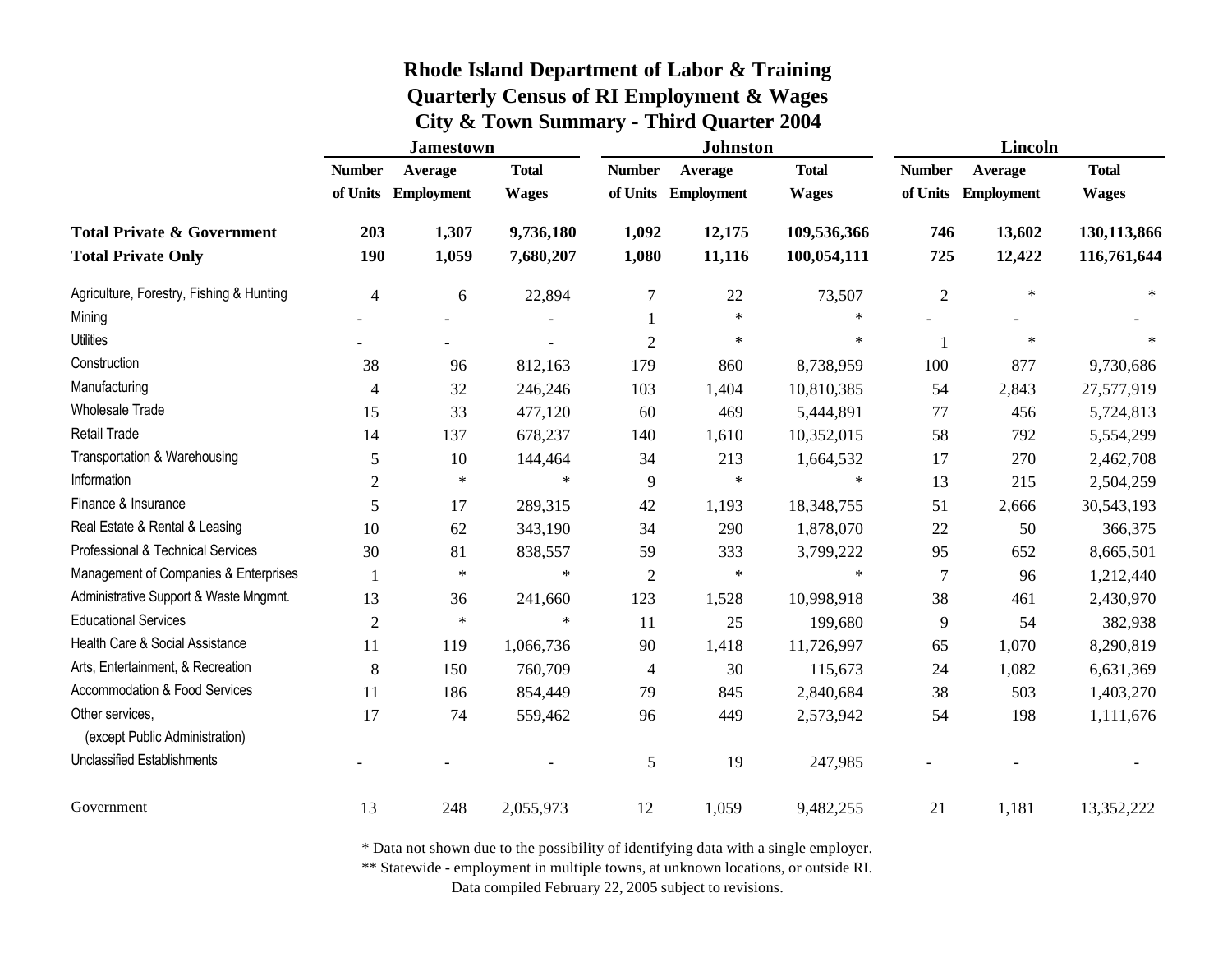|                                                   | <b>Little Compton</b> |                   |              | <b>Middletown</b> |                   | <b>Narragansett</b> |               |                          |              |
|---------------------------------------------------|-----------------------|-------------------|--------------|-------------------|-------------------|---------------------|---------------|--------------------------|--------------|
|                                                   | <b>Number</b>         | Average           | <b>Total</b> | <b>Number</b>     | <b>Average</b>    | <b>Total</b>        | <b>Number</b> | Average                  | <b>Total</b> |
|                                                   | of Units              | <b>Employment</b> | <b>Wages</b> | of Units          | <b>Employment</b> | <b>Wages</b>        | of Units      | <b>Employment</b>        | <b>Wages</b> |
| <b>Total Private &amp; Government</b>             | 129                   | 760               | 4,425,895    | 737               | 11,013            | 93,593,906          | 493           | 5,050                    | 33,891,756   |
| <b>Total Private Only</b>                         | 122                   | 633               | 3,672,336    | 724               | 10,454            | 88,610,397          | 474           | 4,010                    | 23,398,054   |
| Agriculture, Forestry, Fishing & Hunting          | 6                     | 52                | 254,798      | $\sqrt{5}$        | 90                | 639,664             | 6             | 38                       | 287,545      |
| Mining                                            |                       | $\ast$            | $\ast$       |                   | $\ast$            | $\ast$              |               |                          |              |
| <b>Utilities</b>                                  |                       |                   |              | $\mathbf{1}$      | $\ast$            | $\ast$              |               |                          |              |
| Construction                                      | 34                    | 139               | 1,049,321    | 80                | 457               | 4,537,684           | 55            | 158                      | 1,783,135    |
| Manufacturing                                     | 4                     | 60                | 238,712      | $20\,$            | 424               | 4,573,622           | 20            | 130                      | 1,396,499    |
| <b>Wholesale Trade</b>                            | 3                     | $\ast$            | $\ast$       | 43                | 244               | 2,548,014           | 38            | 97                       | 978,290      |
| Retail Trade                                      | 7                     | 30                | 100,954      | 91                | 1,577             | 10,363,908          | 54            | 697                      | 3,863,371    |
| Transportation & Warehousing                      |                       | $\ast$            | $\ast$       | 4                 | 45                | 127,105             | 10            | 194                      | 1,191,965    |
| Information                                       |                       | $\ast$            | $\ast$       | 18                | 313               | 6,217,731           | 5             | 3                        | 176,603      |
| Finance & Insurance                               | $\overline{2}$        | $\star$           | $\ast$       | 24                | 417               | 5,386,857           | 18            | 56                       | 655,223      |
| Real Estate & Rental & Leasing                    | 3                     | 9                 | 62,221       | 33                | 163               | 1,121,535           | 28            | 89                       | 572,671      |
| Professional & Technical Services                 | 11                    | 19                | 209,762      | 90                | 1,677             | 24, 342, 181        | 42            | 144                      | 1,433,524    |
| Management of Companies & Enterprises             | $\mathbf{1}$          | $\ast$            | $\ast$       | 4                 | 176               | 1,706,012           |               | $\overline{\phantom{0}}$ |              |
| Administrative Support & Waste Mngmnt.            | 14                    | 32                | 193,977      | 34                | 377               | 3,049,323           | 36            | 187                      | 1,152,266    |
| <b>Educational Services</b>                       | $\overline{2}$        | $\ast$            | $\ast$       | 11                | 378               | 3,470,768           | 3             | $\overline{4}$           | 19,992       |
| Health Care & Social Assistance                   | 3                     | $\ast$            | $\ast$       | 77                | 1,522             | 9,334,601           | 39            | 329                      | 2,411,106    |
| Arts, Entertainment, & Recreation                 | 6                     | 102               | 605,654      | 14                | 219               | 1,022,234           | 12            | 300                      | 1,484,827    |
| <b>Accommodation &amp; Food Services</b>          | $\overline{7}$        | 79                | 253,851      | 88                | 1,758             | 6,587,743           | 64            | 1,324                    | 4,725,261    |
| Other services,<br>(except Public Administration) | 16                    | 52                | 229,327      | 85                | 577               | 3,012,827           | 43            | 260                      | 1,265,776    |
| <b>Unclassified Establishments</b>                |                       |                   |              | $\mathbf{1}$      |                   |                     |               |                          |              |
| Government                                        | 7                     | 126               | 753,559      | 13                | 555               | 4,983,509           | 19            | 1,041                    | 10,493,702   |

\* Data not shown due to the possibility of identifying data with a single employer.

\*\* Statewide - employment in multiple towns, at unknown locations, or outside RI.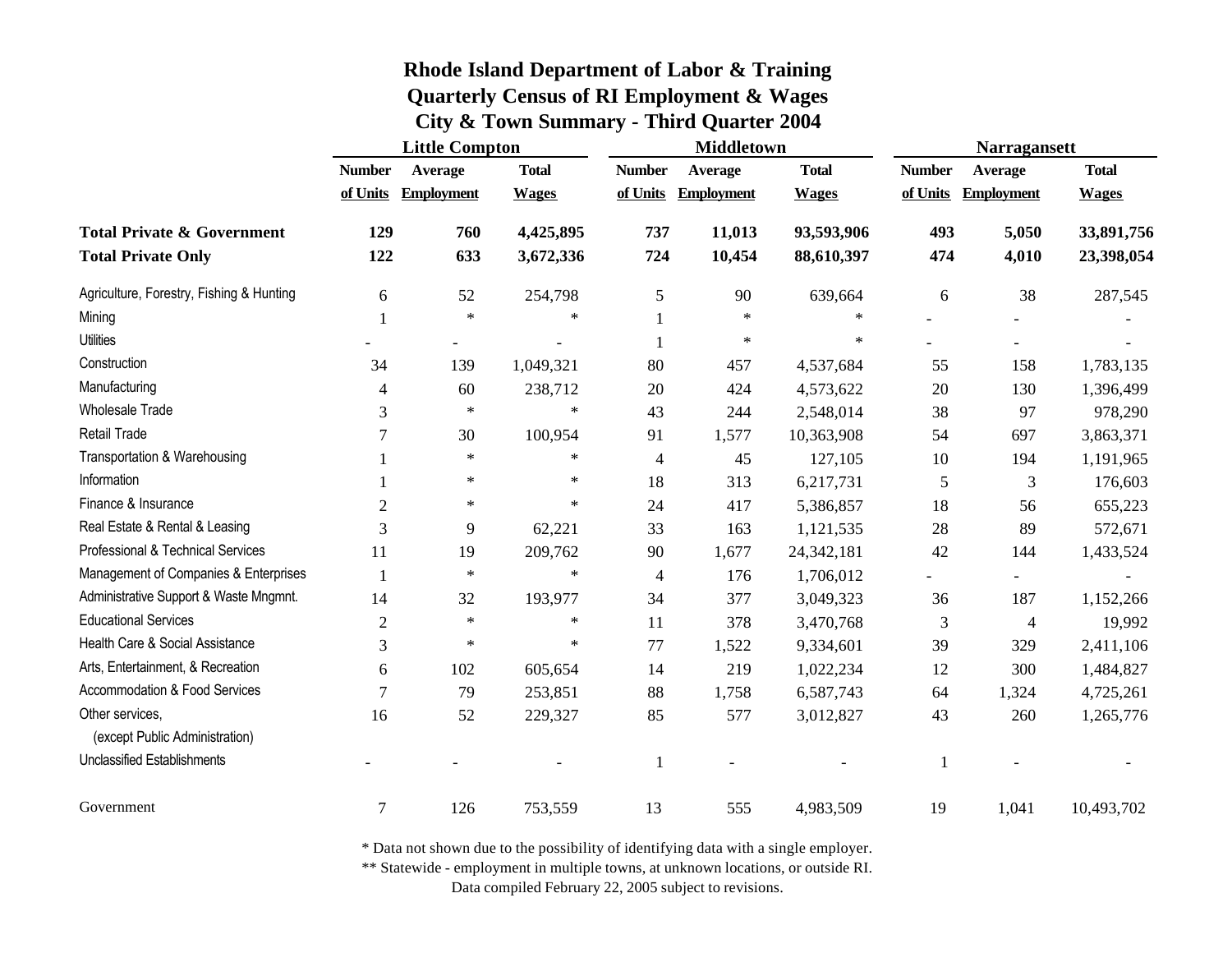|                                                   | <b>Newport</b> |                   |              |                | <b>New Shoreham</b> |              | <b>North Kingstown</b> |                   |              |
|---------------------------------------------------|----------------|-------------------|--------------|----------------|---------------------|--------------|------------------------|-------------------|--------------|
|                                                   | <b>Number</b>  | Average           | <b>Total</b> | <b>Number</b>  | Average             | <b>Total</b> | <b>Number</b>          | Average           | <b>Total</b> |
|                                                   | of Units       | <b>Employment</b> | <b>Wages</b> | of Units       | <b>Employment</b>   | <b>Wages</b> | of Units               | <b>Employment</b> | <b>Wages</b> |
| <b>Total Private &amp; Government</b>             | 1,269          | 18,998            | 192,822,960  | 206            | 1,503               | 10,739,206   | 992                    | 13,811            | 127,976,533  |
| <b>Total Private Only</b>                         | 1,243          | 14,137            | 101,529,134  | 189            | 1,378               | 9,689,174    | 974                    | 12,234            | 110,663,149  |
| Agriculture, Forestry, Fishing & Hunting          | 5              | 54                | 488,081      | 1              | $\ast$              | $\star$      | $\,8\,$                | 63                | 1,490,409    |
| Mining                                            |                |                   |              |                |                     |              |                        |                   |              |
| <b>Utilities</b>                                  |                |                   |              | 1              | $\ast$              | $\star$      | $\overline{2}$         | $\star$           |              |
| Construction                                      | 101            | 562               | 4,975,785    | 29             | 81                  | 788,993      | 122                    | 412               | 3,849,959    |
| Manufacturing                                     | 38             | 292               | 2,478,607    | 5              | 16                  | 148,638      | 67                     | 4,450             | 51,424,547   |
| <b>Wholesale Trade</b>                            | 68             | 168               | 2,213,430    | $\overline{c}$ | $\ast$              | $\ast$       | 106                    | 332               | 4,746,253    |
| Retail Trade                                      | 217            | 1,720             | 9,318,315    | 41             | 173                 | 1,069,019    | 107                    | 2,051             | 13,470,863   |
| Transportation & Warehousing                      | 32             | 284               | 1,663,484    | 3              | 12                  | 63,334       | 33                     | 283               | 2,231,443    |
| Information                                       | 19             | 245               | 2,499,423    | 4              | 13                  | 114,365      | 26                     | 165               | 1,907,047    |
| Finance & Insurance                               | 35             | 152               | 1,514,344    | $\mathfrak{2}$ | $\ast$              | $\ast$       | 50                     | 357               | 4,775,374    |
| Real Estate & Rental & Leasing                    | 59             | 440               | 3,836,071    | 12             | 50                  | 388,759      | 28                     | 99                | 620,234      |
| Professional & Technical Services                 | 161            | 888               | 12,184,206   | 5              | 21                  | 106,397      | 120                    | 311               | 3,802,520    |
| Management of Companies & Enterprises             | 4              | 39                | 466,177      | $\mathbf{1}$   | $\ast$              | $\ast$       | 8                      | 446               | 4,049,889    |
| Administrative Support & Waste Mngmnt.            | 66             | 543               | 4,378,082    | 11             | 42                  | 398,029      | 57                     | 355               | 2,240,756    |
| <b>Educational Services</b>                       | 14             | $\ast$            | $\ast$       |                | $\ast$              | $\ast$       | 14                     | 59                | 525,653      |
| Health Care & Social Assistance                   | 83             | 1,968             | 15,965,375   | $\overline{c}$ | $\ast$              | $\ast$       | 61                     | 1,017             | 6,630,473    |
| Arts, Entertainment, & Recreation                 | 48             | 1,299             | 7,857,311    | 9              | 94                  | 561,153      | 27                     | 252               | 1,487,118    |
| Accommodation & Food Services                     | 172            | 4,255             | 22,943,961   | 47             | 809                 | 5,474,110    | 65                     | 1,046             | 3,021,175    |
| Other services,<br>(except Public Administration) | 118            | 724               | 4,158,238    | 13             | 27                  | 149,521      | 71                     | 399               | 2,135,099    |
| <b>Unclassified Establishments</b>                | 3              | $\ast$            | $\ast$       |                |                     |              | $\boldsymbol{2}$       | $\ast$            | $\ast$       |
| Government                                        | 26             | 4,859             | 91,293,826   | 17             | 125                 | 1,050,032    | 18                     | 1,576             | 17,313,384   |

\* Data not shown due to the possibility of identifying data with a single employer.

\*\* Statewide - employment in multiple towns, at unknown locations, or outside RI.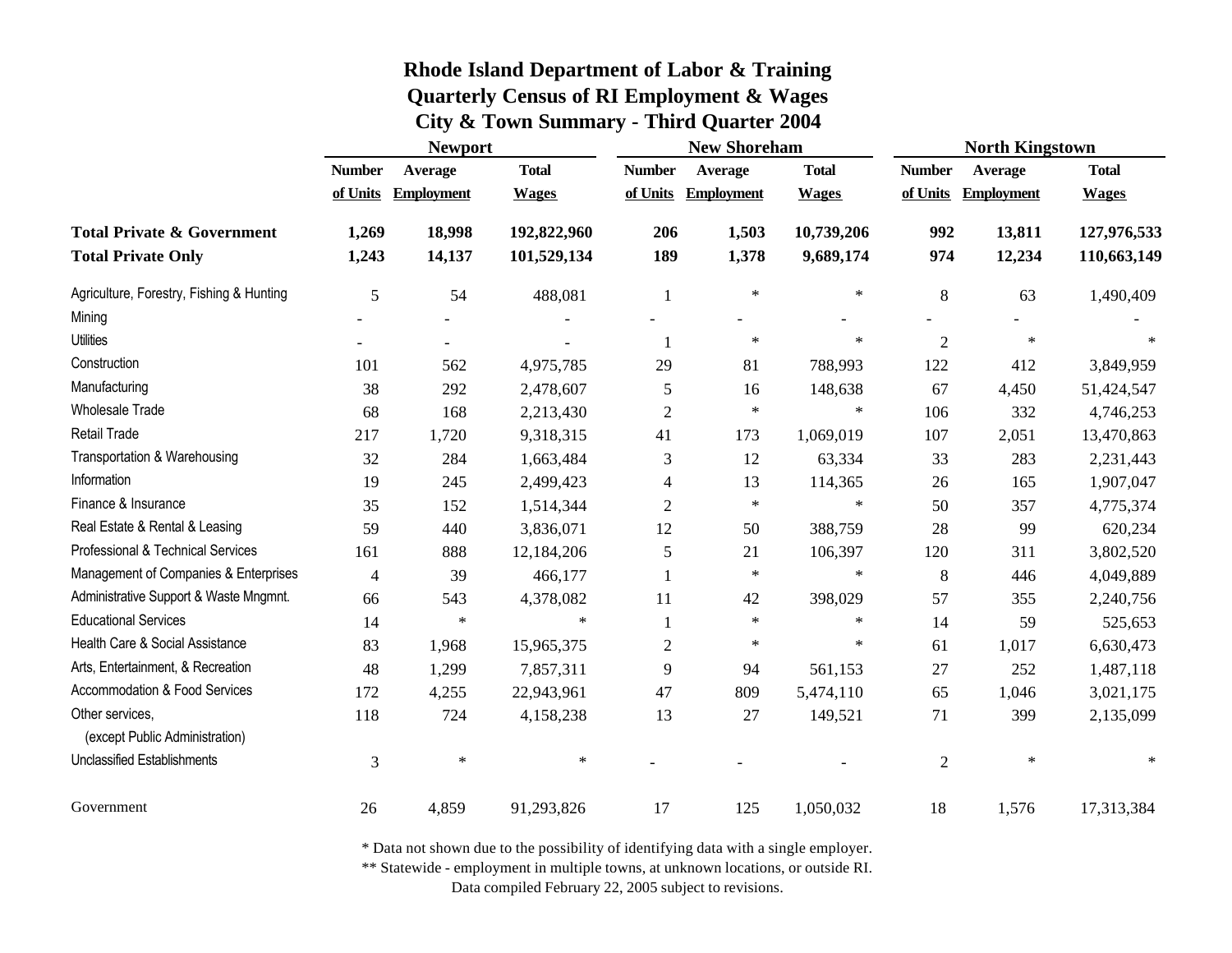|                                                   | <b>North Providence</b> |                   |              |                | <b>North Smithfield</b>  |              | <b>Pawtucket</b> |                   |              |
|---------------------------------------------------|-------------------------|-------------------|--------------|----------------|--------------------------|--------------|------------------|-------------------|--------------|
|                                                   | <b>Number</b>           | Average           | <b>Total</b> | <b>Number</b>  | Average                  | <b>Total</b> | <b>Number</b>    | Average           | <b>Total</b> |
|                                                   | of Units                | <b>Employment</b> | <b>Wages</b> | of Units       | <b>Employment</b>        | <b>Wages</b> | of Units         | <b>Employment</b> | <b>Wages</b> |
| <b>Total Private &amp; Government</b>             | 761                     | 8,700             | 68,009,192   | 363            | 4,108                    | 32,436,706   | 1,588            | 28,018            | 245,305,350  |
| <b>Total Private Only</b>                         | 751                     | 7,853             | 56,573,395   | 352            | 3,841                    | 29,555,161   | 1,563            | 26,033            | 220,619,625  |
| Agriculture, Forestry, Fishing & Hunting          |                         |                   |              | $\mathfrak{Z}$ | 24                       | 58,774       |                  |                   |              |
| Mining                                            |                         |                   |              | $\sqrt{2}$     | $\star$                  | $\star$      |                  |                   |              |
| Utilities                                         |                         |                   |              |                | $\overline{\phantom{a}}$ |              | 3                | 7                 | 84,299       |
| Construction                                      | 75                      | 291               | 2,698,026    | 60             | 392                      | 3,465,626    | 167              | 1,148             | 11,406,710   |
| Manufacturing                                     | 58                      | 645               | 4,933,278    | $30\,$         | 615                      | 5,743,536    | 188              | 6,348             | 58,270,648   |
| <b>Wholesale Trade</b>                            | 44                      | 143               | 1,545,931    | 29             | 211                      | 2,448,428    | 90               | 567               | 5,652,904    |
| <b>Retail Trade</b>                               | 108                     | 1,226             | 7,590,464    | 41             | 624                      | 4,209,084    | 211              | 2,267             | 14,237,653   |
| Transportation & Warehousing                      | 17                      | 77                | 410,252      | 10             | 151                      | 966,206      | 36               | 442               | 4,554,938    |
| Information                                       | 9                       | 32                | 330,739      | $\overline{4}$ | 32                       | 192,769      | 25               | 1,060             | 13,786,220   |
| Finance & Insurance                               | 38                      | 350               | 3,186,335    | 13             | 77                       | 767,281      | 51               | 1,018             | 9,083,579    |
| Real Estate & Rental & Leasing                    | 28                      | 105               | 733,082      | 11             | 27                       | 133,864      | 48               | 363               | 3,199,326    |
| Professional & Technical Services                 | 57                      | 268               | 2,785,134    | 38             | 247                      | 2,832,935    | 111              | 462               | 4,283,702    |
| Management of Companies & Enterprises             |                         | $\ast$            | $\ast$       |                | $\overline{\phantom{0}}$ |              | $\,8\,$          | $\ast$            | $\ast$       |
| Administrative Support & Waste Mngmnt.            | 58                      | 563               | 2,504,631    | 10             | 43                       | 267,878      | 104              | 2,230             | 8,834,591    |
| <b>Educational Services</b>                       | 10                      | 19                | 63,647       | 3              | $\boldsymbol{7}$         | 18,353       | 21               | 298               | 2,026,326    |
| Health Care & Social Assistance                   | 77                      | 2,744             | 25,055,538   | 35             | 776                      | 5,872,858    | 174              | 5,081             | 45,501,238   |
| Arts, Entertainment, & Recreation                 | 6                       | 116               | 211,944      | 3              | 17                       | 95,611       | 12               | 452               | 3,691,519    |
| Accommodation & Food Services                     | 74                      | 884               | 2,552,317    | 21             | 427                      | 1,300,227    | 134              | 1,545             | 4,727,177    |
| Other services,<br>(except Public Administration) | 89                      | 367               | 1,840,571    | 36             | 119                      | 490,900      | 175              | 1,443             | 8,252,988    |
| Unclassified Establishments                       | $\overline{2}$          | $\ast$            | $\ast$       | $\mathfrak{Z}$ | $\ast$                   | $\ast$       | $\sqrt{5}$       | $\ast$            | $\ast$       |
| Government                                        | 10                      | 846               | 11,435,797   | 11             | 267                      | 2,881,545    | 25               | 1,987             | 24,685,725   |

\* Data not shown due to the possibility of identifying data with a single employer.

\*\* Statewide - employment in multiple towns, at unknown locations, or outside RI.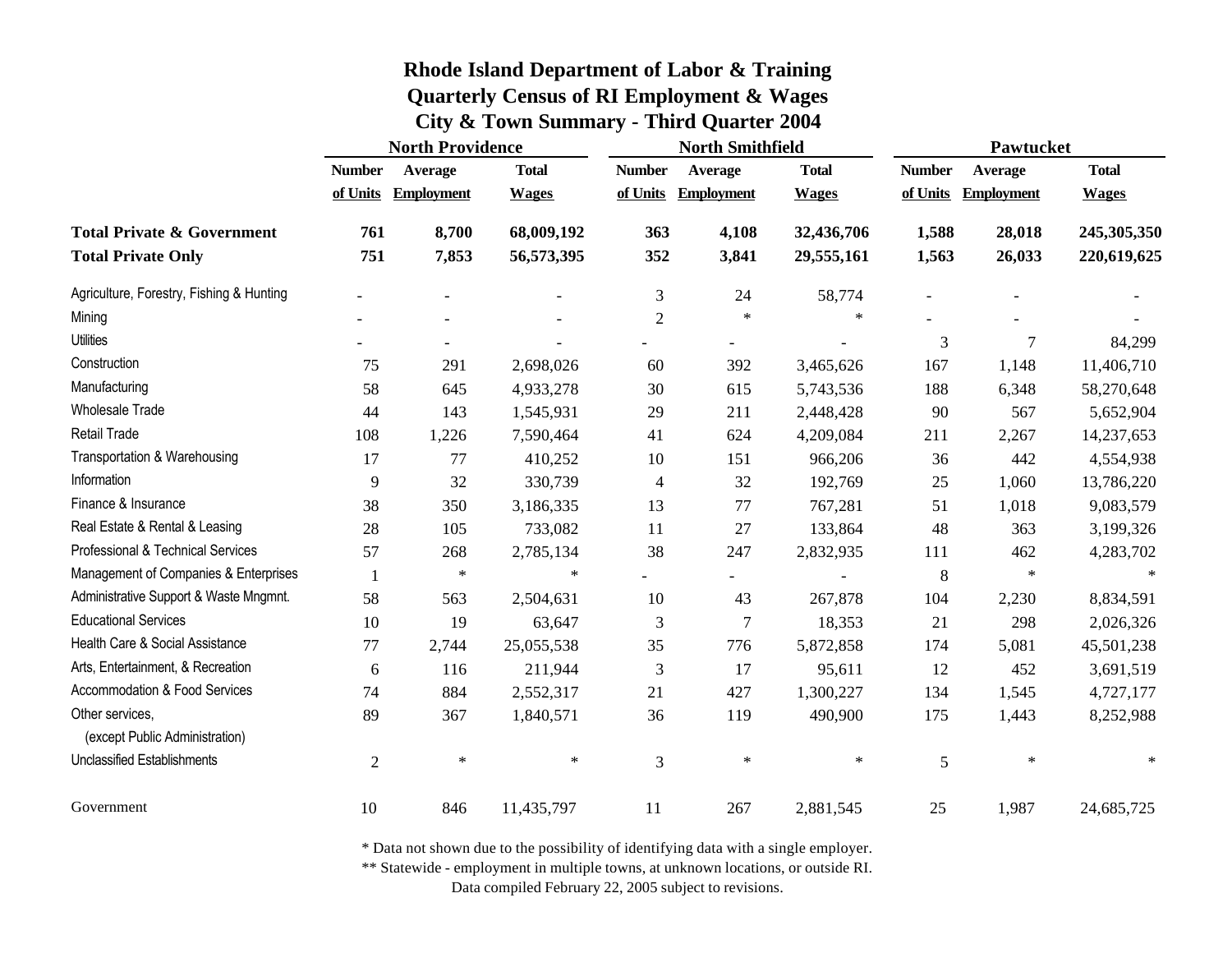|                                                   | Portsmouth    |                     |              | Providence    |                   | <b>Richmond</b> |                |                     |              |
|---------------------------------------------------|---------------|---------------------|--------------|---------------|-------------------|-----------------|----------------|---------------------|--------------|
|                                                   | <b>Number</b> | Average             | <b>Total</b> | <b>Number</b> | Average           | <b>Total</b>    | <b>Number</b>  | Average             | <b>Total</b> |
|                                                   |               | of Units Employment | <b>Wages</b> | of Units      | <b>Employment</b> | <b>Wages</b>    |                | of Units Employment | <b>Wages</b> |
| <b>Total Private &amp; Government</b>             | 498           | 5,795               | 63,436,890   | 5,687         | 112,052           | 1,191,186,981   | 153            | 1,779               | 13,850,090   |
| <b>Total Private Only</b>                         | 484           | 5,384               | 58,938,011   | 5,582         | 96,616            | 989,808,503     | 144            | 1,407               | 9,405,745    |
| Agriculture, Forestry, Fishing & Hunting          | 17            | 58                  | 286,112      | -1            | $\ast$            | $\ast$          | $\overline{4}$ | 46                  | 319,502      |
| Mining                                            |               |                     |              |               | $\star$           | $\ast$          |                | $\star$             | $\ast$       |
| <b>Utilities</b>                                  | 1             | $\ast$              | $\ast$       | 6             | 575               | 10,172,878      |                |                     |              |
| Construction                                      | 85            | 390                 | 3,576,230    | 313           | 2,811             | 37,279,182      | 22             | 58                  | 501,850      |
| Manufacturing                                     | 35            | 2,332               | 38,118,864   | 397           | 7,437             | 58,135,840      | 8              | 218                 | 2,083,055    |
| <b>Wholesale Trade</b>                            | 32            | 123                 | 1,422,739    | 287           | 2,460             | 28,792,335      | 10             | 41                  | 592,708      |
| Retail Trade                                      | 55            | 478                 | 2,697,446    | 659           | 7,283             | 42,619,693      | 26             | 346                 | 1,823,743    |
| Transportation & Warehousing                      | 8             | 41                  | 142,600      | 64            | 670               | 5,990,516       | $\overline{2}$ | $\ast$              | $\ast$       |
| Information                                       | 10            | 58                  | 702,040      | 141           | 3,696             | 58,696,046      | 2              | $\ast$              | $\ast$       |
| Finance & Insurance                               | 23            | 100                 | 1,103,310    | 327           | 5,841             | 99,144,772      | 6              | 55                  | 446,295      |
| Real Estate & Rental & Leasing                    | 13            | 122                 | 719,618      | 189           | 1,447             | 14,523,013      | 5              | $\ast$              | $\ast$       |
| Professional & Technical Services                 | 54            | 131                 | 1,263,879    | 885           | 6,083             | 88,397,545      | $\tau$         | 24                  | 182,994      |
| Management of Companies & Enterprises             | 3             | $\mathfrak{2}$      | 39,769       | 41            | 1,902             | 55,327,548      |                |                     |              |
| Administrative Support & Waste Mngmnt.            | 26            | 117                 | 767,546      | 340           | 8,680             | 50,443,313      | $\tau$         | 63                  | 482,963      |
| <b>Educational Services</b>                       | 7             | 166                 | 1,507,222    | 101           | 9,705             | 108,076,336     |                |                     |              |
| Health Care & Social Assistance                   | 27            | 369                 | 2,164,008    | 570           | 23,907            | 260,915,968     | 10             | 91                  | 806,045      |
| Arts, Entertainment, & Recreation                 | 9             | 152                 | 750,355      | 53            | 1,017             | 4,300,034       | 5              | 113                 | 459,786      |
| Accommodation & Food Services                     | 34            | 552                 | 2,348,311    | 513           | 8,440             | 34,610,017      | 14             | 241                 | 742,336      |
| Other services,<br>(except Public Administration) | 44            | 190                 | 1,302,805    | 669           | 4,633             | 32,117,962      | 14             | 48                  | 281,255      |
| <b>Unclassified Establishments</b>                | 1             | $\ast$              | $\ast$       | 25            | 25                | 228,162         | $\mathbf{1}$   | $\overline{c}$      | 4,370        |
| Government                                        | 14            | 412                 | 4,498,879    | 105           | 15,437            | 201,378,478     | 9              | 372                 | 4,444,345    |

\* Data not shown due to the possibility of identifying data with a single employer.

\*\* Statewide - employment in multiple towns, at unknown locations, or outside RI.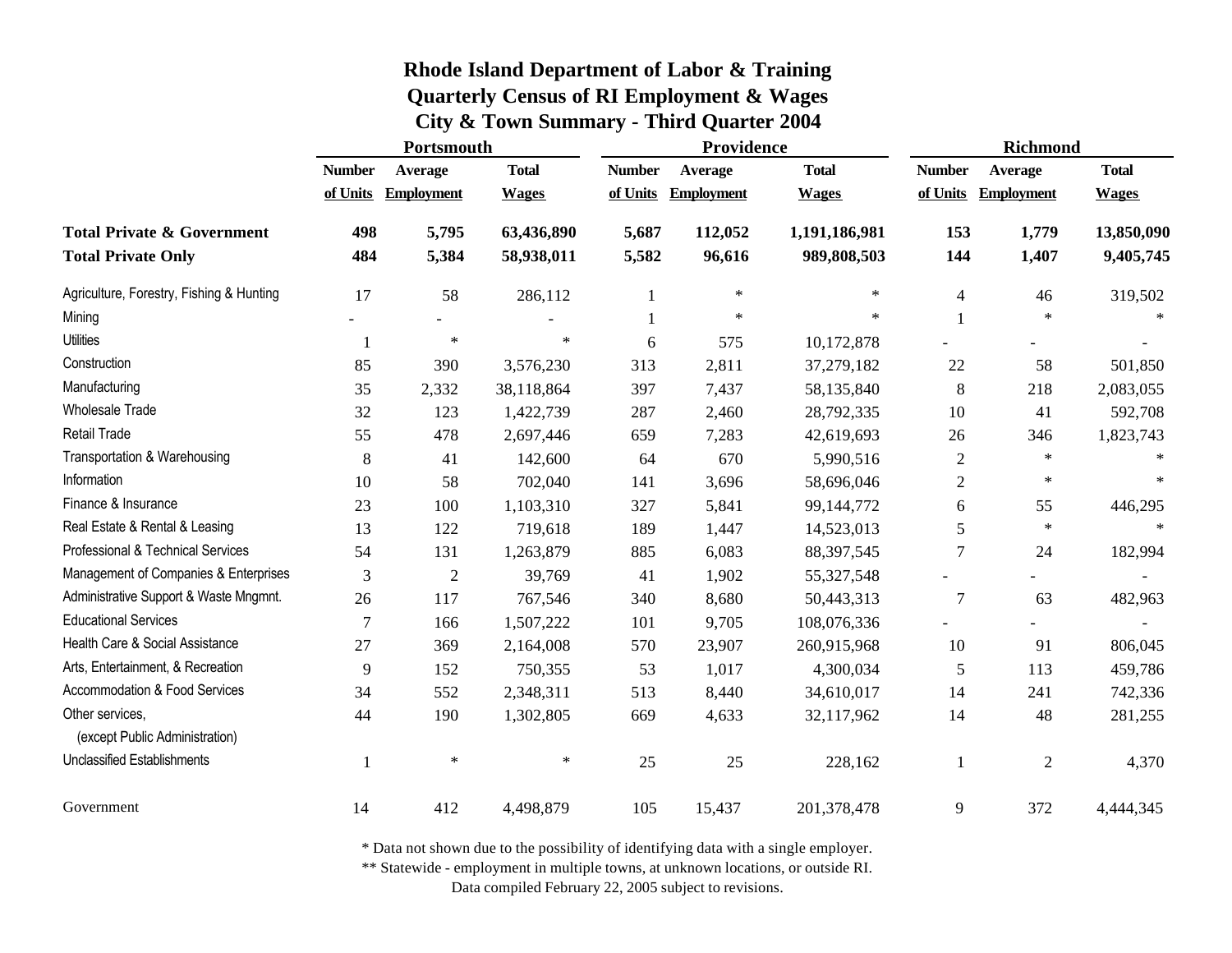|                                                   | <b>Scituate</b> |                   |              | <b>Smithfield</b>        |                   | <b>South Kingstown</b> |                |                     |              |
|---------------------------------------------------|-----------------|-------------------|--------------|--------------------------|-------------------|------------------------|----------------|---------------------|--------------|
|                                                   | <b>Number</b>   | Average           | <b>Total</b> | <b>Number</b>            | Average           | <b>Total</b>           | <b>Number</b>  | Average             | <b>Total</b> |
|                                                   | of Units        | <b>Employment</b> | <b>Wages</b> | of Units                 | <b>Employment</b> | <b>Wages</b>           |                | of Units Employment | <b>Wages</b> |
| <b>Total Private &amp; Government</b>             | 259             | 1,693             | 13,747,740   | 781                      | 12,170            | 111,444,814            | 1,006          | 13,009              | 114,631,571  |
| <b>Total Private Only</b>                         | 248             | 1,190             | 7,816,614    | 766                      | 11,653            | 106,139,836            | 985            | 9,343               | 76,348,426   |
| Agriculture, Forestry, Fishing & Hunting          | 9               | 28                | 126,835      | $\overline{\mathcal{A}}$ | 11                | 38,981                 | 19             | 125                 | 1,969,206    |
| Mining                                            |                 |                   |              | -1                       | $\star$           | $\ast$                 |                | $\star$             |              |
| <b>Utilities</b>                                  |                 |                   |              |                          |                   |                        | $\mathfrak{2}$ | $\ast$              | $\ast$       |
| Construction                                      | 56              | 163               | 1,628,910    | 128                      | 963               | 10,636,557             | 125            | 431                 | 3,934,654    |
| Manufacturing                                     | 11              | 77                | 575,215      | 82                       | 1,208             | 11,823,324             | 29             | 809                 | 9,826,781    |
| <b>Wholesale Trade</b>                            | 18              | 41                | 391,930      | 73                       | 769               | 8,971,179              | 72             | 701                 | 9,984,319    |
| <b>Retail Trade</b>                               | 23              | 301               | 1,344,688    | 110                      | 2,261             | 12,827,315             | 115            | 1,512               | 9,834,468    |
| Transportation & Warehousing                      | 17              | 50                | 303,824      | 13                       | 126               | 1,138,871              | 13             | 135                 | 400,164      |
| Information                                       | 5               | 28                | 184,451      | 11                       | 137               | 1,272,321              | 16             | 144                 | 1,492,222    |
| Finance & Insurance                               | 5               | 21                | 157,192      | 35                       | 1,942             | 31,144,416             | 39             | 272                 | 3,054,975    |
| Real Estate & Rental & Leasing                    | 8               | 24                | 239,762      | 14                       | 67                | 639,632                | 34             | 122                 | 955,063      |
| Professional & Technical Services                 | 26              | 67                | 651,981      | 62                       | 253               | 3,131,888              | 99             | 297                 | 3,322,791    |
| Management of Companies & Enterprises             |                 | $\overline{a}$    |              | $\overline{2}$           | $\ast$            | $\ast$                 | 6              | 15                  | 276,481      |
| Administrative Support & Waste Mngmnt.            | 20              | 106               | 680,061      | 43                       | 311               | 2,835,395              | 62             | 306                 | 2,363,290    |
| <b>Educational Services</b>                       | 3               | $\ast$            | $\star$      | 9                        | 664               | 6,921,077              | 19             | 199                 | 1,291,035    |
| Health Care & Social Assistance                   | 14              | 130               | 718,480      | 45                       | 1,219             | 7,609,998              | 98             | 2,070               | 18,387,844   |
| Arts, Entertainment, & Recreation                 | 1               | $\ast$            | $\ast$       | 10                       | 53                | 166,472                | 34             | 247                 | 1,081,238    |
| Accommodation & Food Services                     | 9               | 79                | 341,669      | 63                       | 1,278             | 4,417,469              | 95             | 1,187               | 4,014,761    |
| Other services,<br>(except Public Administration) | 22              | 60                | 378,664      | 61                       | 339               | 1,597,292              | 102            | 745                 | 3,809,894    |
| <b>Unclassified Establishments</b>                | 1               | $\mathfrak{2}$    | 7,734        |                          |                   |                        | 5              | 10                  | 80,285       |
| Government                                        | 11              | 502               | 5,931,126    | 15                       | 518               | 5,304,978              | 21             | 3,666               | 38,283,145   |

\* Data not shown due to the possibility of identifying data with a single employer.

\*\* Statewide - employment in multiple towns, at unknown locations, or outside RI.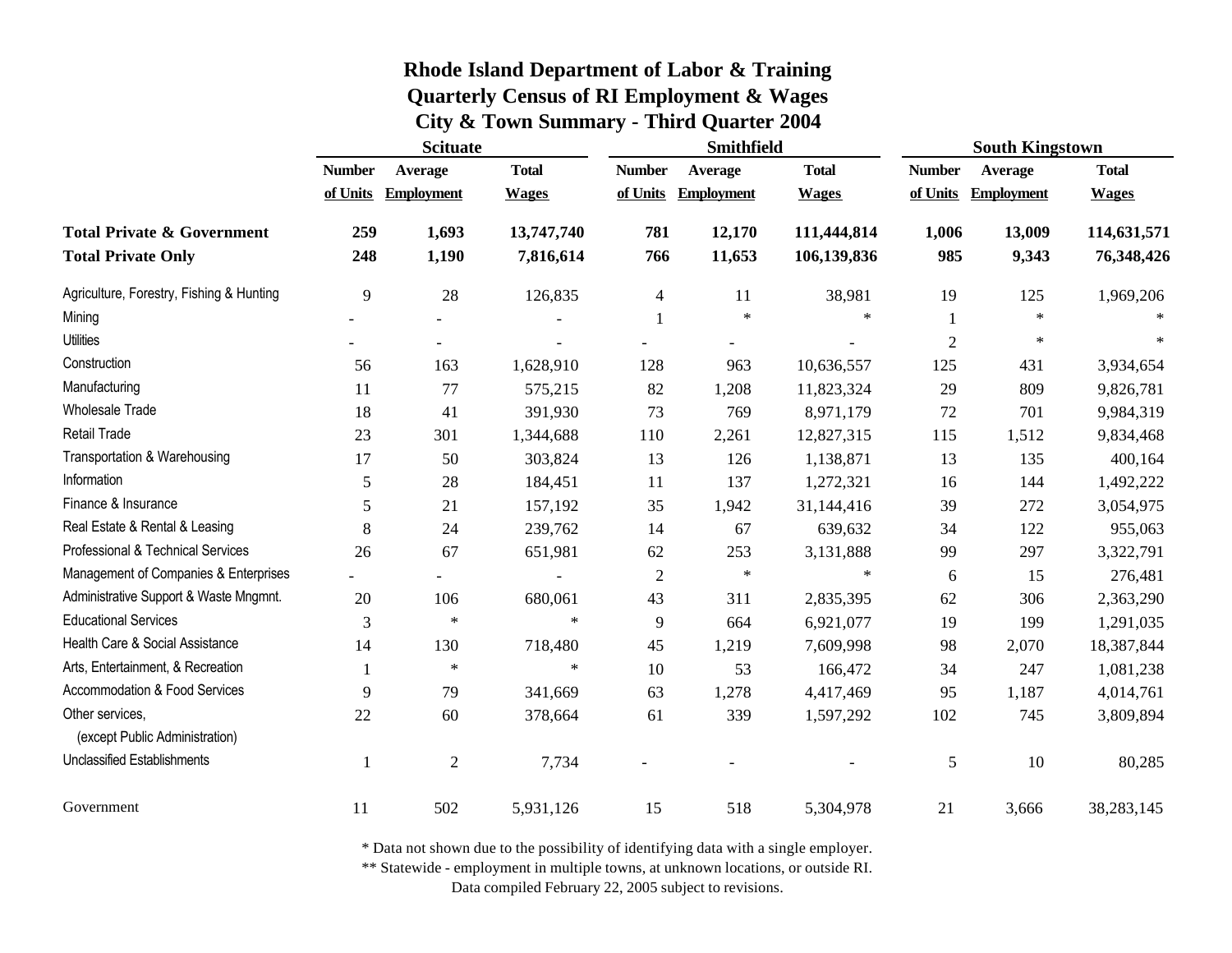|                                          | <b>Tiverton</b> |                   |              | Warren         |                   | <b>Warwick</b> |               |                   |              |
|------------------------------------------|-----------------|-------------------|--------------|----------------|-------------------|----------------|---------------|-------------------|--------------|
|                                          | <b>Number</b>   | Average           | <b>Total</b> | <b>Number</b>  | Average           | <b>Total</b>   | <b>Number</b> | Average           | <b>Total</b> |
|                                          | of Units        | <b>Employment</b> | <b>Wages</b> | of Units       | <b>Employment</b> | <b>Wages</b>   | of Units      | <b>Employment</b> | <b>Wages</b> |
| <b>Total Private &amp; Government</b>    | 399             | 2,684             | 19,445,879   | 373            | 4,368             | 33,035,533     | 3,329         | 51,659            | 437,703,190  |
| <b>Total Private Only</b>                | 384             | 2,215             | 15,413,450   | 364            | 4,202             | 30,744,089     | 3,297         | 47,652            | 387,059,769  |
| Agriculture, Forestry, Fishing & Hunting | 11              | 44                | 156,882      | -1             | $\ast$            | $\ast$         | 3             | 27                | 160,853      |
| Mining                                   | 3               | 36                | 403,976      |                |                   |                |               | $\ast$            |              |
| <b>Utilities</b>                         |                 | $\ast$            | $\ast$       |                |                   |                | -1            | $\ast$            |              |
| Construction                             | 58              | 244               | 2,114,700    | 44             | 176               | 1,448,131      | 331           | 2,475             | 28,342,604   |
| Manufacturing                            | 13              | 86                | 564,988      | 47             | 1,144             | 11,161,232     | 213           | 4,621             | 45,425,959   |
| <b>Wholesale Trade</b>                   | 31              | 114               | 1,094,662    | 24             | 283               | 3,897,132      | 282           | 1,942             | 21,522,650   |
| Retail Trade                             | 57              | 604               | 4,642,606    | 49             | 273               | 1,366,872      | 475           | 8,411             | 49,258,579   |
| Transportation & Warehousing             | 13              | 46                | 288,175      | 9              | 369               | 2,028,871      | 109           | 2,344             | 18,278,259   |
| Information                              | $\overline{2}$  | $\ast$            | $\ast$       | $\overline{4}$ | 46                | 304,870        | 42            | 556               | 5,347,871    |
| Finance & Insurance                      | 10              | 43                | 342,653      | 14             | 198               | 1,489,900      | 219           | 3,577             | 45,717,207   |
| Real Estate & Rental & Leasing           | 13              | 30                | 228,966      | 8              | 20                | 128,359        | 140           | 1,448             | 12,501,484   |
| Professional & Technical Services        | 38              | 147               | 1,625,318    | $20\,$         | 71                | 609,957        | 366           | 1,643             | 19,291,049   |
| Management of Companies & Enterprises    |                 | $\ast$            | $\ast$       | $\overline{2}$ | $\ast$            | $\ast$         | 16            | 1,633             | 18,890,184   |
| Administrative Support & Waste Mngmnt.   | 30              | 90                | 592,714      | $20\,$         | 156               | 959,553        | 190           | 2,807             | 16,910,519   |
| <b>Educational Services</b>              |                 | $\ast$            | $\ast$       | 5              | 61                | 433,902        | 32            | 784               | 6,148,482    |
| Health Care & Social Assistance          | 26              | 332               | 1,879,315    | 32             | 579               | 4,121,425      | 317           | 7,754             | 67,187,869   |
| Arts, Entertainment, & Recreation        | 6               | 18                | 109,052      | $\overline{4}$ | 32                | 85,633         | 36            | 632               | 2,755,380    |
| Accommodation & Food Services            | 26              | 236               | 688,989      | 42             | 650               | 1,914,337      | 240           | 5,231             | 19,637,879   |
| Other services.                          | 44              | 143               | 660,532      | 39             | 140               | 734,096        | 278           | 1,756             | 9,557,095    |
| (except Public Administration)           |                 |                   |              |                |                   |                |               |                   |              |
| Unclassified Establishments              |                 |                   |              |                |                   |                | 6             | 3                 | 17,743       |
| Government                               | 15              | 468               | 4,032,429    | 9              | 166               | 2,291,444      | 32            | 4,007             | 50,643,421   |

\* Data not shown due to the possibility of identifying data with a single employer.

\*\* Statewide - employment in multiple towns, at unknown locations, or outside RI.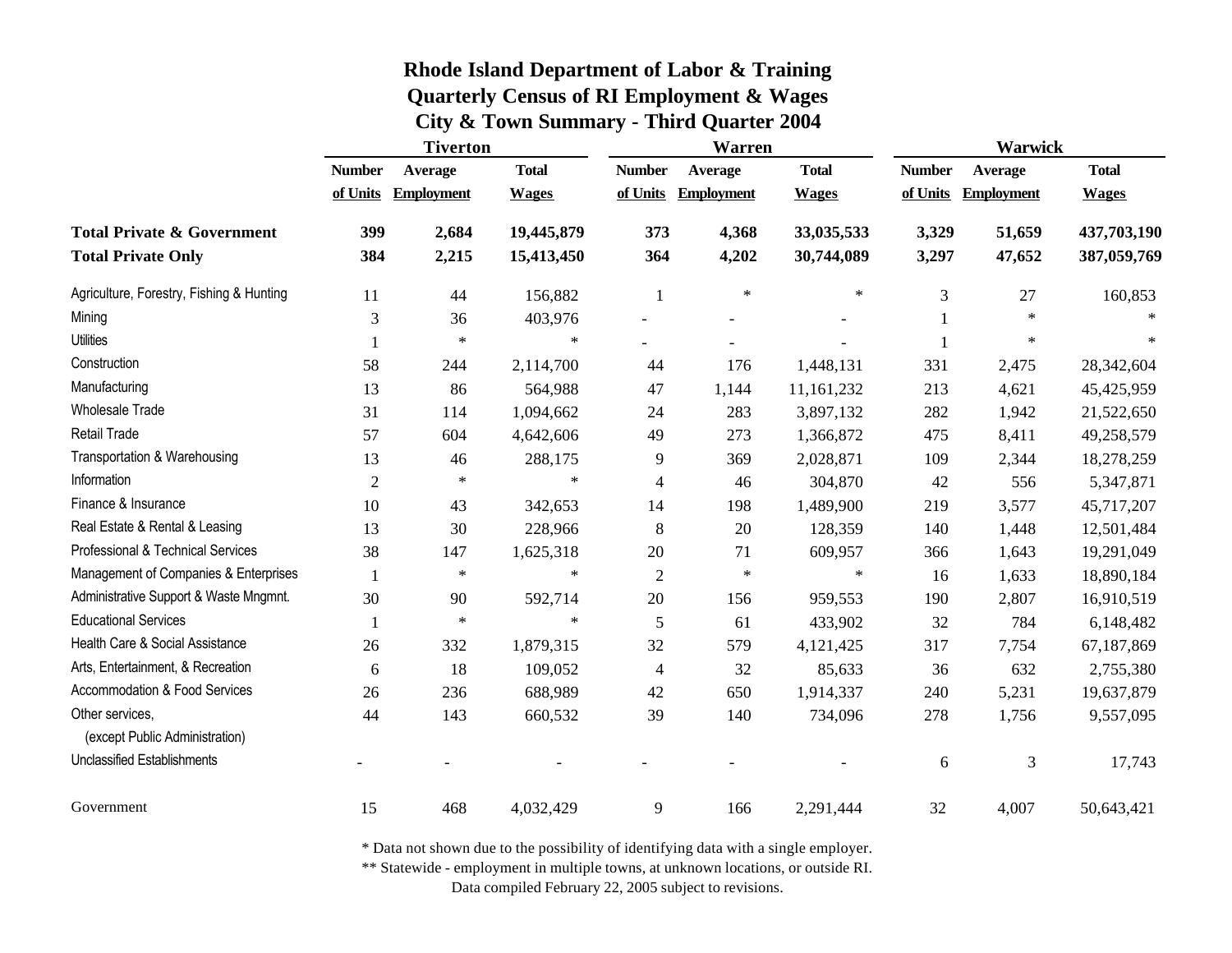|                                                   | Westerly                  |                              |                              | <b>West Greenwich</b>     |                              |                              | <b>West Warwick</b>       |                              |                              |
|---------------------------------------------------|---------------------------|------------------------------|------------------------------|---------------------------|------------------------------|------------------------------|---------------------------|------------------------------|------------------------------|
|                                                   | <b>Number</b><br>of Units | Average<br><b>Employment</b> | <b>Total</b><br><b>Wages</b> | <b>Number</b><br>of Units | Average<br><b>Employment</b> | <b>Total</b><br><b>Wages</b> | <b>Number</b><br>of Units | Average<br><b>Employment</b> | <b>Total</b><br><b>Wages</b> |
|                                                   |                           |                              |                              |                           |                              |                              |                           |                              |                              |
| <b>Total Private &amp; Government</b>             | 860                       | 10,794                       | 78,896,661                   | 203                       | 4,275                        | 64,568,281                   | 634                       | 9,299                        | 79,610,572                   |
| <b>Total Private Only</b>                         | 839                       | 10,112                       | 71,732,642                   | 195                       | 3,964                        | 62,162,477                   | 618                       | 8,469                        | 70,176,041                   |
| Agriculture, Forestry, Fishing & Hunting          | 3                         | 8                            | 38,299                       | $\overline{2}$            | $\ast$                       | $\ast$                       |                           |                              |                              |
| Mining                                            |                           | $\ast$                       | $\ast$                       |                           | $\star$                      | $\ast$                       | 1                         | $\ast$                       | $\ast$                       |
| <b>Utilities</b>                                  | $\overline{2}$            | $\ast$                       | $\star$                      |                           |                              |                              |                           |                              |                              |
| Construction                                      | 105                       | 529                          | 4,861,871                    | 47                        | 165                          | 1,611,105                    | 93                        | 426                          | 4,698,408                    |
| Manufacturing                                     | 31                        | 901                          | 9,133,882                    | 12                        | 1,474                        | 24,505,393                   | 40                        | 1,735                        | 18,958,244                   |
| <b>Wholesale Trade</b>                            | 28                        | 58                           | 745,614                      | 16                        | 220                          | 3,630,807                    | 39                        | 342                          | 3,514,591                    |
| Retail Trade                                      | 136                       | 2,315                        | 13,454,537                   | 11                        | 66                           | 328,383                      | 100                       | 1,267                        | 8,664,936                    |
| Transportation & Warehousing                      | 13                        | 62                           | 351,391                      | 10                        | 188                          | 1,924,996                    | 11                        | 292                          | 2,674,237                    |
| Information                                       | 13                        | 278                          | 3,005,649                    | $\overline{4}$            | 9                            | 236,868                      | 6                         | $\ast$                       | $\star$                      |
| Finance & Insurance                               | 29                        | 324                          | 3,065,314                    | 5                         | 28                           | 397,393                      | 24                        | 959                          | 8,538,396                    |
| Real Estate & Rental & Leasing                    | 26                        | 155                          | 708,340                      | $\overline{4}$            | $\tau$                       | 54,656                       | 19                        | 77                           | 477,019                      |
| Professional & Technical Services                 | 71                        | 201                          | 1,763,258                    | 25                        | 1,147                        | 25,922,339                   | 40                        | 178                          | 2,383,457                    |
| Management of Companies & Enterprises             | $\overline{2}$            | $\ast$                       | $\star$                      |                           | $\overline{\phantom{a}}$     |                              | $\mathbf{1}$              | $\ast$                       |                              |
| Administrative Support & Waste Mngmnt.            | 46                        | 213                          | 1,266,841                    | 24                        | 271                          | 2,128,943                    | 30                        | 196                          | 1,086,628                    |
| <b>Educational Services</b>                       | 7                         | 50                           | 181,525                      | $\overline{2}$            | $\ast$                       | $\ast$                       | 9                         | 59                           | 234,654                      |
| Health Care & Social Assistance                   | 105                       | 1,828                        | 17,219,851                   | 9                         | 85                           | 449,717                      | 45                        | 781                          | 5,707,328                    |
| Arts, Entertainment, & Recreation                 | 33                        | 564                          | 3,003,484                    | $\mathfrak{2}$            | $\ast$                       | $\ast$                       | 10                        | 65                           | 314,896                      |
| Accommodation & Food Services                     | 96                        | 1,823                        | 7,371,720                    | 12                        | 247                          | 703,649                      | 69                        | 938                          | 2,900,238                    |
| Other services,<br>(except Public Administration) | 92                        | 519                          | 2,189,649                    | 9                         | 19                           | 103,145                      | 79                        | 348                          | 1,687,915                    |
| <b>Unclassified Establishments</b>                |                           |                              |                              |                           |                              |                              | $\overline{c}$            | $\overline{\mathcal{A}}$     | 11,193                       |
| Government                                        | 21                        | 683                          | 7,164,019                    | 8                         | 311                          | 2,405,804                    | 16                        | 832                          | 9,434,531                    |

\* Data not shown due to the possibility of identifying data with a single employer.

\*\* Statewide - employment in multiple towns, at unknown locations, or outside RI.